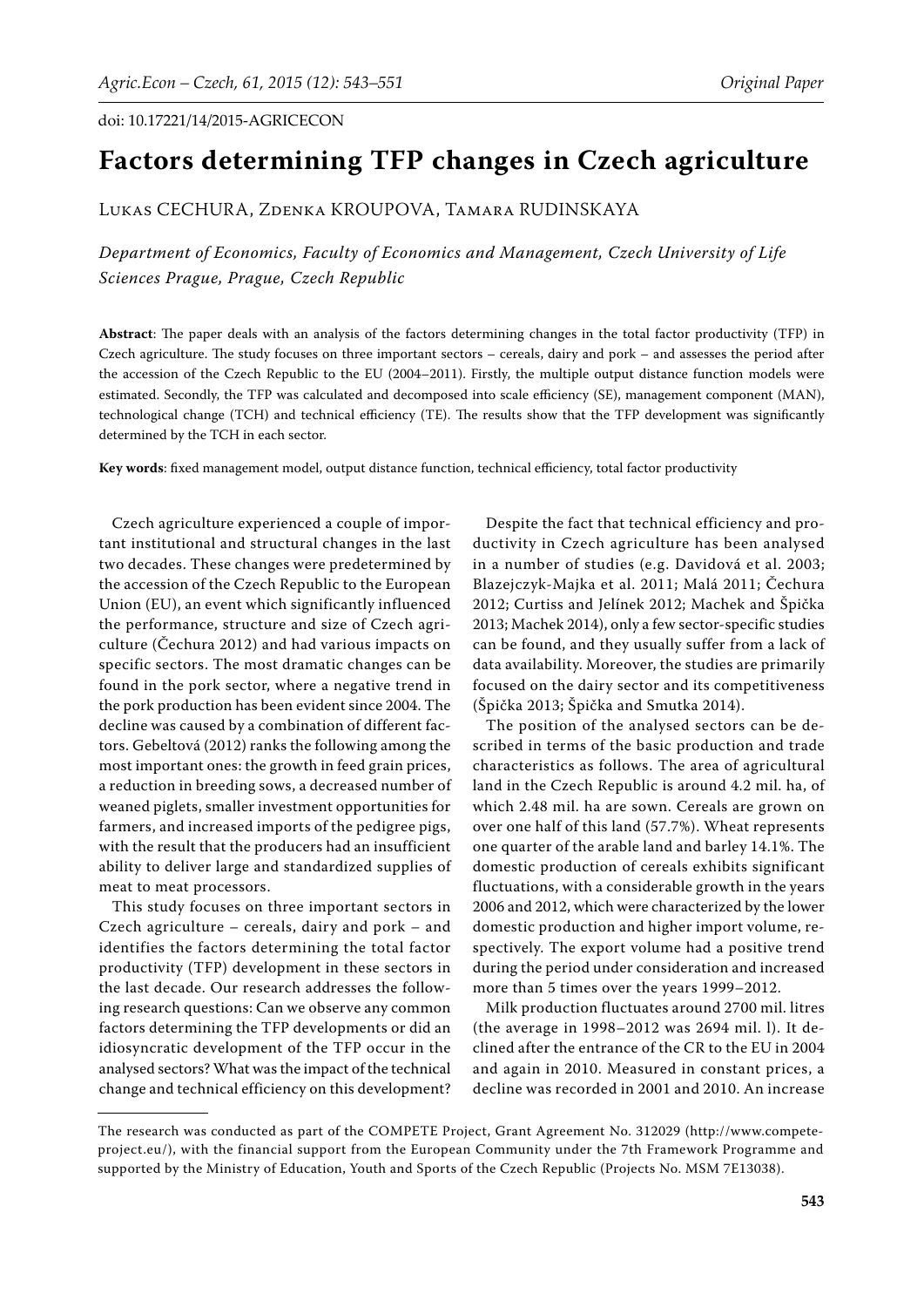in milk imports was accompanied by a decrease in the domestic production, which led to the significant growth in the import volume ratio during the years 1999–2008. The subsequent reduction in import volume led to the decline in the indicator under consideration until the year 2010, with a subsequent slight increase. A considerable growth in the export volume of milk can be seen in the years 2003–2008, after which the indicator exhibits a quite stable trend, with a fall in the year 2009.

Production of pigs for slaughter sharply decreased between 1998–2012. Whereas the level was almost constant between 2000–2003, the decline accelerated after 2004. In the pork sector, there was a continuous growth in the ratio of pork imports to the domestic production, which resulted from a permanent decline in the domestic production and an increase in the import volume. The export volume of pork had a positive trend during the period under consideration, with two instances of decline, in the years 2003 and 2011.

### **MATERIALS AND METHODS**

We assume that the production possibilities can be well approximated by the output distance function introduced by Shephard (1970). We use a translog functional form since it is flexible and provides a good approximation of the production process. Moreover, it permits the imposition of homogeneity (Coelli and Perelman 1996). The translog output distance function for 3 outputs  $(y)$  and 5 inputs  $(x)$ , which is the case in our empirical application, is Equation 1 where subscripts *i,* with *I* = 1, 2, …, N, and *t,* with *t =*1*,…, T*, refer to a certain producer and time (year), respectively. α**,**  *β* and *γ* are vectors of the parameters to be estimated.

Following Lovell at al. (1994), we impose the homogeneity as Equation 2.

Introducing the statistical noise,  $v_{it}$ , and associating  $-\ln D_{0it}$  with the inefficiency term,  $u_{it} = -\ln D_{0it}$ , we get Equation 3 where we assume  $v_{it} \sim N(0, \sigma_v^2)$ ,  $u_{it} \sim N^+(0, \sigma_u^2)$ , and that they are distributed independently of each other and of the regressors (Kumbhakar and Lovell 2000).

Productivity finds its expression in the shape of (3), and thus in the parameter vectors  $(α, β, γ)$ . Technological change is introduced using a trend variable (*t*). Moreover, the heterogeneity in technology is captured using a Fixed Management model. Álvarez et al. (2003 and 2004) specified the Fixed Management model as a special case of the Random Parameters model. Thus, the resulting function to be estimated is Equation 4, where  $m_i^* \sim (0,1)$  represents the unobservable fixed management. The symbol expresses that *mi* could possess any distribution with zero mean and unit variance. The difference between the real  $(m_i)$  and optimal ( $m_i^*$ ) management determines the level of technical efficiency.

We fitted the Fixed Management model by the maximum simulated likelihood in the SW NLOGIT 5.0 and estimated the technical efficiency according to Jondrow at al. (1982).

$$
D_{0it} = \alpha_0 + \sum_{m=1}^3 \alpha_m \ln y_{mit} + \frac{1}{2} \sum_{m=1}^3 \sum_{n=1}^3 \alpha_{mn} \ln y_{mit} \ln y_{nit} + \sum_{k=1}^5 \beta_k \ln x_{kit} +
$$
  
+ 
$$
\frac{1}{2} \sum_{k=1}^5 \sum_{l=1}^5 \beta_{kl} \ln x_{kit} \ln x_{lit} + \frac{1}{2} \sum_{k=1}^5 \sum_{n=1}^3 \gamma_{km} \ln x_{kit} \ln y_{mit}
$$
(1)

$$
\ln D_{0it} - \ln y_{1it} = \alpha_0 + \sum_{m=2}^3 \alpha_m \ln y_{mit}^* + \frac{1}{2} \sum_{m=2}^3 \sum_{n=2}^3 \alpha_{mn} \ln y_{mit}^* + \sum_{k=1}^5 \beta_k \ln x_{kit} + \frac{1}{2} \sum_{k=1}^5 \sum_{l=1}^5 \beta_{kl} \ln x_{kit} \ln x_{lit} + \frac{1}{2} \sum_{k=1}^5 \sum_{n=2}^3 \gamma_{km} \ln x_{kit} \ln y_{mit}^*
$$
\n
$$
y_{mit}.
$$
\n(2)

where 
$$
y_{mit}^* = \frac{y_{mit}}{y_{1it}}
$$

$$
-\ln y_{1it} = \alpha_0 + \sum_{m=2}^3 \alpha_m \ln y_{mit}^* + \frac{1}{2} \sum_{m=2}^3 \sum_{n=2}^3 \alpha_{mn} \ln y_{mit}^* \ln y_{nit}^* + \sum_{k=1}^5 \beta_k \ln x_{kit} + \frac{1}{2} \sum_{k=1}^5 \sum_{l=1}^5 \beta_{kl} \ln x_{kit} \ln x_{lit} + \frac{1}{2} \sum_{k=1}^5 \sum_{m=2}^3 \gamma_{km} \ln x_{kit} \ln y_{mit}^* + u_{it} + v_{it}
$$
(3)

$$
-\ln y_{1it} = \alpha_0 + \sum_{m=2}^3 \alpha_m \ln y_{mit}^* + \frac{1}{2} \sum_{m=2}^3 \sum_{n=2}^3 \alpha_{mn} \ln y_{mit}^* \ln y_{nit}^* + \sum_{k=1}^5 \beta_k \ln x_{kit} + \frac{1}{2} \sum_{k=1}^5 \sum_{l=1}^5 \beta_{kl} \ln x_{kit} \ln x_{lit} + \frac{1}{2} \sum_{k=1}^5 \sum_{m=2}^3 \gamma_{km} \ln x_{kit} \ln y_{mit}^* + \delta_t t + \frac{1}{2} \delta_{tt} t^2 + \sum_{m=2}^3 \alpha_{mt} \ln y_{mit}^* + \sum_{k}^5 \beta_{kt} \ln x_{kit} + \alpha_{m*} m_i^* + \frac{1}{2} \alpha_{m*} m_i^* \ln^2 t + \delta_{tm*} m_i^* t + \sum_{k=1}^5 \beta_{km*} m_i^* \ln x_{kit} + u_{it} + v_{it}
$$
\n
$$
(4)
$$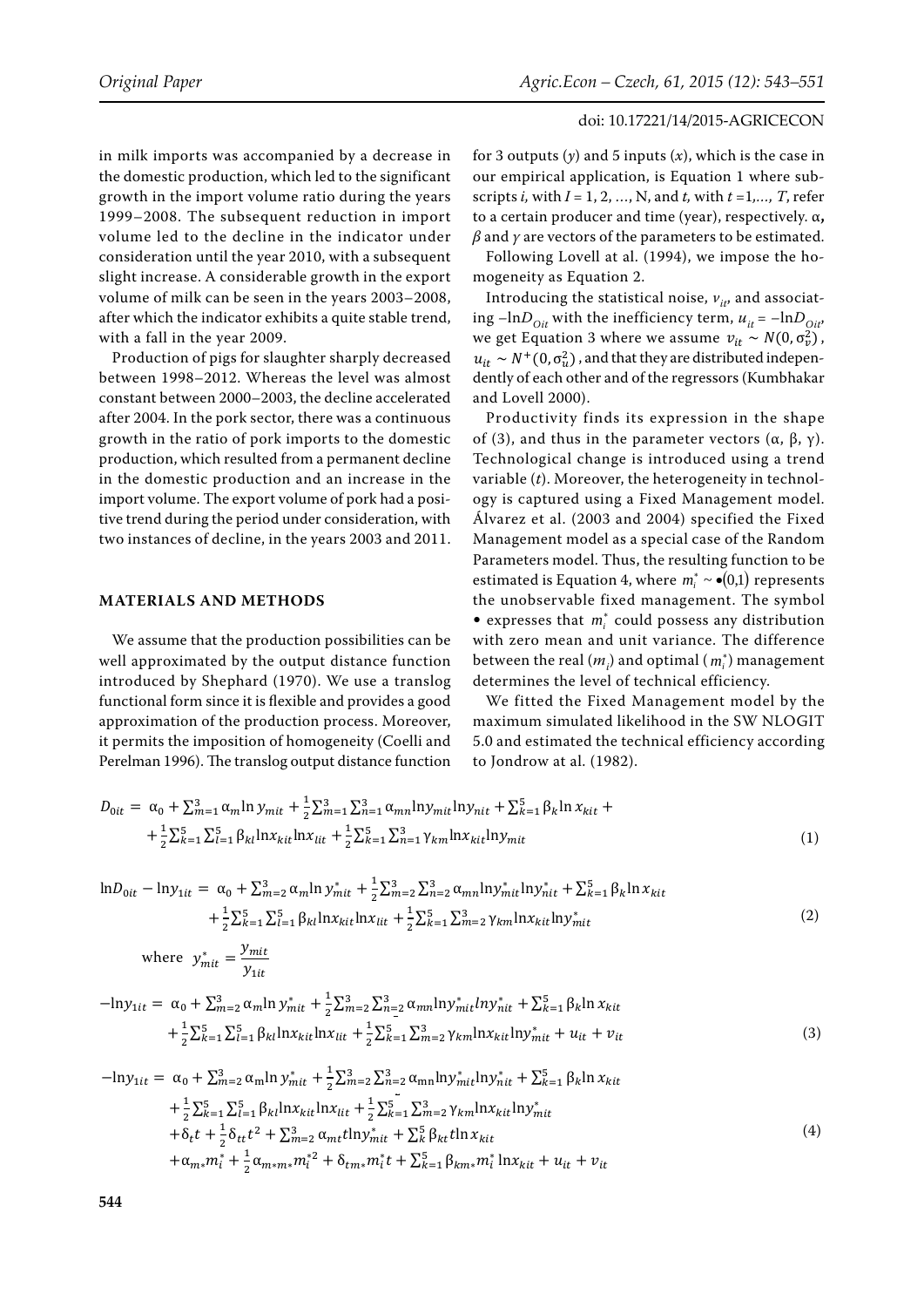$$
\ln TFP_{it} = \ln \psi_{it} - \ln t_{it}^{CRS} = \ln t_{it} + \ln v_{it} + \ln \tau_{it} + \ln \mu_{it} \quad \text{with} \quad \ln t_{it} = \ln t_{it}^{VRS} - \ln t_{it}^{CRS}
$$
(5)  
SE *TE TCH MAN*

where  $\ln \psi_{it} = \ln y_{it} - \overline{\ln y_{it}}$  and  $\ln v_{it} = \ln TE_{it} - \overline{\ln TE_{it}}$ 

$$
\ln t_{it}^{VRS} = \frac{1}{2} \sum_{j=1}^{K} \left[ \left( \varepsilon_{it,j_0} + \overline{\varepsilon_j} \right) \left( \ln x_{it,j} - \overline{\ln x_j} \right) + \overline{\varepsilon_j} \, \overline{\ln x_j} - \overline{\varepsilon_{it,j_0} \ln x_{it,j}} \right]
$$
\n
$$
= \frac{\partial \ln f(\mathbf{y}_{mit}^*, \mathbf{x}_{it}, t, \mathbf{m}_i^*, \alpha, \beta, \gamma, \delta)}{\partial \mathbf{x}_{it}^*, \mathbf{x}_{it}^*, \mathbf{x}_{it}^*, \mathbf{x}_{it}^*, \alpha, \beta, \gamma, \delta)}
$$

with 
$$
\varepsilon_{it,j_0} = \frac{\partial \ln f(\mathbf{y}_{mit}^*, \mathbf{x}_{it}, t, \mathbf{m}_i^*, \alpha)}{\partial \ln \mathbf{x}_{it,j}}
$$

and  $\ln t_{it}^{CRS} = \frac{1}{2} \sum_{j=1} \left[ \left( \frac{\varepsilon_{it,j_0}}{\sum_{i=1}^{K} \varepsilon_{it,j_0}} \right) \right]$  $+\frac{\overline{\epsilon}_j}{\nabla^K}$  $\frac{\varepsilon_j}{\sum_{i=1}^K \varepsilon_{j_0}} \left( \ln x_{it,j} - \overline{\ln x_j} \right) + \frac{\varepsilon_j}{\sum_{i=1}^K \varepsilon_{j_0}} \overline{\ln x_j} - \frac{\varepsilon_{it,j_0}}{\sum_{i=1}^K \varepsilon_{it,j_0}} \ln x_{it,j} \right)$  $\frac{K}{2}$  $j=1$ 

The total factor productivity can be calculated in the form of the Törnqvist-Theil index (TTI) (see, e.g., Čechura and Hockmann 2010). The Törnqvist-Theil index exactly determines the changes in production resulting from the input adjustments if a function has the translog form (for the proof see Diewert 1976). Moreover, TFP is a combination of the scale effect (SE), the technical efficiency effect (TE), the technological change effect (TCH) and the management effect (MAN) (Equation 5).

VRS represents the variable returns to scale, CRS is the constant returns to scale, and the arithmetic mean is used.

The analysis uses an unbalanced panel data set drawn from the FADN database provided by the European Commission. The data covers the period from 2004 to 2011. Information on three types of production are used: cereals (3658 cases), milk (3701 cases) and pork (746 cases). The multiple output distance function is estimated for each type of production. In each production, we use three outputs and five inputs:

**Cereal production:**  $y_1$  cereal production,  $y_2$  other plant production,  $y_3$  animal production,  $x_1$  labour,  $x_2$  land,  $x_3$  capital,  $x_4$  specific material and  $x_5$  other material.

**Dairy production:**  $y_1$  milk production,  $y_2$  other animal production,  $y_3$  plant production,  $x_1$  labour,  $x_2$  land,  $x_3$  capital,  $x_4$  specific material and  $x_5$  other material.

**Pork production:**  $y_1$  pork production,  $y_2$  other animal production,  $y_3$  plant production,  $x_1$  labour,  $x_2$  land,  $x_3$  capital,  $x_4$  specific material and  $x_5$  other material.

Labour is represented by the total labour measured in AWU. Land is the total utilised land. Capital is the sum of the contract work and depreciation. Specific material in the cereal production is represented by the costs of seeds, plants, fertilisers and crop protection. Specific material in the dairy production is the cost of feed for grazing livestock, and in pork production, the cost of feed for pigs and poultry.

Outputs as well as inputs (except for labour and land) are deflated by the country price indices (individual output and input indices  $(2005 = 100)$  – source the EUROSTAT database).

The multiple output distance function is estimated only for specialized producers. Specialization exists when there is at least a 50% share of the cereal production in the total plant production, of the dairy production in the total animal production, or of the pork production in the total animal production, as the case may be.

#### **RESULTS AND DISCUSSION**

The results of the multiple output distance function (4), estimated for the cereal sector, are presented in Table 1.

As expected, almost all parameters are significant, even at the 1% significance level. The estimated function also satisfied the properties of an output distance function. The function is non-decreasing, positively linearly homogenous and convex in outputs, as well as decreasing and quasi-convex in inputs. Since all variables are normalised in logarithm by their sample mean, the first-order parameters of outputs represent the shares of outputs  $y_2$  and  $y_3$  in the total output. Since other plant production plays an important role in Czech farms specialized in cereal production, we can conclude that Czech farms diversify their production. The parameters of inputs can be interpreted as the elasticities of production on the sample mean. In terms of the multiple output distance function, a negative sign on the inputs implies that all inputs have a positive effect on cereal prodution. The material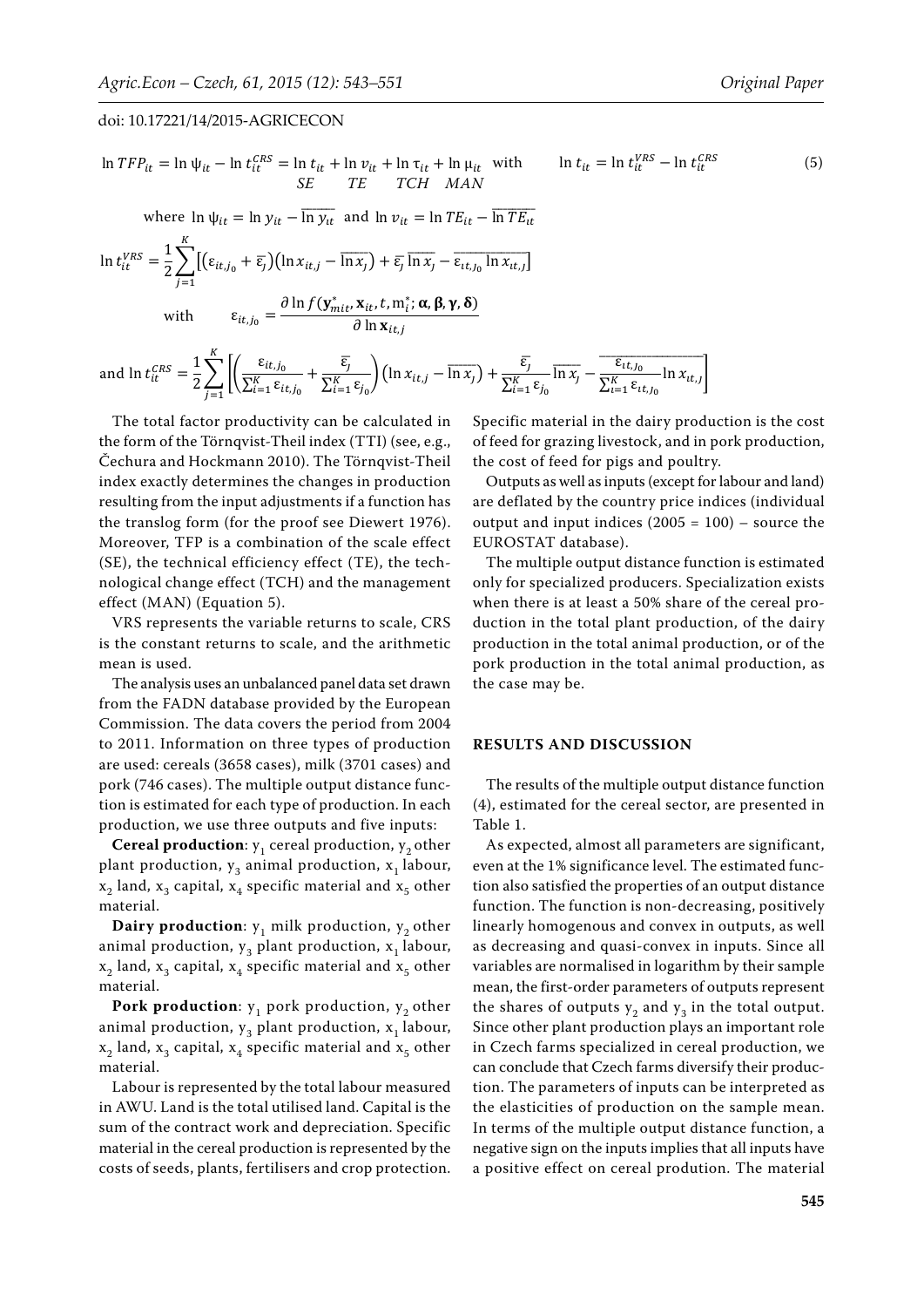inputs have the strongest positive effects. A negative sign on the technical change coefficient also suggests a positive effect on cereal prodution. Adding up the coefficients of inputs, one can see whether the production can be improved in terms of the economies of scale. We can conclude that there is no indication of the economies of scale for the average cereal farm.

The coefficients on unobservable management are highly significant as well. We can conclude that heterogeneity among companies is an important characteristic of farmers with the cereal specialization. The unobservable management contributes positively to production; and the positive impact of the unobservable management is accelerating. The management has a positive impact on the production elasticities of both types of materials. However, it negatively affects the production elasticities of the

remaining inputs. Finally, technological change makes a significant positive contribution to the production possibilities, and its positive impact accelerates over time. Based on the biased technical change, we can conclude that the cereal production is characterized by the material-using and labour- and capital-saving technical change.

The parameter σ provides information about the joint variation of  $u_{it}$  and  $v_{it}$ .  $\lambda$  is the relation between the variance of  $u_{it}$  and  $v_{it}$ . Since  $\lambda$  is significant and smaller than one, the estimates indicate that differences in the efficiency of input use are rather small among Czech cereal producers. This can also be seen from the statistical characteristics of technical efficiency in the cereal sector: the mean value 0.923, the standard deviation 0.012, the minimum 0.806, the maximum 0.970. This suggests that the Czech

| Means for random parameters |            |           |                | Coefficients on unobservable fixed management |            |           |                |
|-----------------------------|------------|-----------|----------------|-----------------------------------------------|------------|-----------|----------------|
| Variable                    | Coeff.     | <b>SE</b> | $P[ z  > Z^*]$ | Variable                                      | Coeff.     | <b>SE</b> | $P[ z  > Z^*]$ |
| Const.                      | $-0.44188$ | 0.03175   | 0.0000         | Alpha_m                                       | 0.03094    | 0.00361   | 0.0000         |
| Time                        | $-0.00658$ | 0.00259   | 0.0111         | Time                                          | 0.00800    | 0.00144   | 0.0000         |
| X1                          | $-0.09235$ | 0.01306   | 0.0000         | X1                                            | 0.07318    | 0.00704   | 0.0000         |
| X2                          | $-0.13690$ | 0.01477   | 0.0000         | X2                                            | 0.20586    | 0.00805   | 0.0000         |
| X3                          | $-0.03019$ | 0.00819   | 0.0002         | X3                                            | 0.07618    | 0.00387   | 0.0000         |
| X4                          | $-0.38914$ | 0.01241   | 0.0000         | X4                                            | $-0.06748$ | 0.00522   | 0.0000         |
| X <sub>5</sub>              | $-0.36730$ | 0.01478   | 0.0000         | X <sub>5</sub>                                | $-0.24167$ | 0.00708   | 0.0000         |
|                             |            |           |                | Alpha_mm                                      | 0.19137    | 0.00491   | 0.0000         |
| Variable                    | Coeff.     | <b>SE</b> | $P[ z  > Z^*]$ | Variable                                      | Coeff.     | <b>SE</b> | $P[ z  > Z^*]$ |
| <b>TT</b>                   | $-0.00390$ | 0.00157   | 0.0128         | X13                                           | $-0.04791$ | 0.01091   | 0.0000         |
| Y2                          | 0.32777    | 0.01032   | 0.0000         | X14                                           | $-0.02160$ | 0.01432   | 0.1314         |
| Y3                          | 0.17689    | 0.00395   | 0.0000         | X15                                           | $-0.02857$ | 0.02088   | 0.1713         |
| Y <sub>2</sub> T            | 0.00389    | 0.00257   | 0.1305         | X23                                           | 0.04154    | 0.01008   | 0.0000         |
| Y3T                         | $-0.00031$ | 0.00070   | 0.6619         | X24                                           | 0.03977    | 0.01453   | 0.0062         |
| Y22                         | 0.07836    | 0.00594   | 0.0000         | X25                                           | $-0.04173$ | 0.01886   | 0.0269         |
| Y33                         | 0.04525    | 0.00163   | 0.0000         | X34                                           | 0.02534    | 0.00851   | 0.0029         |
| Y23                         | $-0.01084$ | 0.00271   | 0.0001         | X35                                           | 0.03164    | 0.01096   | 0.0039         |
| X1T                         | 0.00695    | 0.00342   | 0.0422         | X45                                           | 0.05399    | 0.01629   | 0.0009         |
| X2T                         | $-0.00263$ | 0.00400   | 0.5119         | Y2X1                                          | 0.03164    | 0.01067   | 0.1151         |
| X3T                         | 0.00436    | 0.00201   | 0.0301         | Y2X2                                          | 0.01663    | 0.01266   | 0.1892         |
| X4T                         | 0.00022    | 0.00280   | 0.9374         | Y <sub>2</sub> X <sub>3</sub>                 | $-0.00435$ | 0.00546   | 0.4250         |
| X5T                         | $-0.00831$ | 0.00389   | 0.0328         | Y2X4                                          | $-0.04554$ | 0.01203   | 0.0002         |
| X11                         | 0.00742    | 0.02087   | 0.7220         | Y <sub>2</sub> X <sub>5</sub>                 | 0.02229    | 0.01038   | 0.0318         |
| X22                         | $-0.04764$ | 0.02583   | 0.0651         | Y3X1                                          | 0.00172    | 0.00351   | 0.6248         |
| X33                         | $-0.04634$ | 0.00719   | 0.0000         | Y3X2                                          | 0.00033    | 0.00400   | 0.9343         |
| X44                         | $-0.11447$ | 0.01146   | 0.0000         | Y3X3                                          | 0.00832    | 0.00233   | 0.0004         |
| X55                         | $-0.07555$ | 0.02753   | 0.0057         | Y3X4                                          | $-0.00335$ | 0.00345   | 0.3315         |
| X12                         | 0.08983    | 0.01889   | 0.0000         | ${\bf Y3X5}$                                  | 0.00785    | 0.00449   | 0.0804         |
| Sigma                       | 0.19603    | 0.01136   | 0.0000         |                                               |            |           |                |
| Lambda                      | 0.53816    | 0.23543   | 0.0223         |                                               |            |           |                |

Table 1. Cereals – parameters estimate

Source: own calculations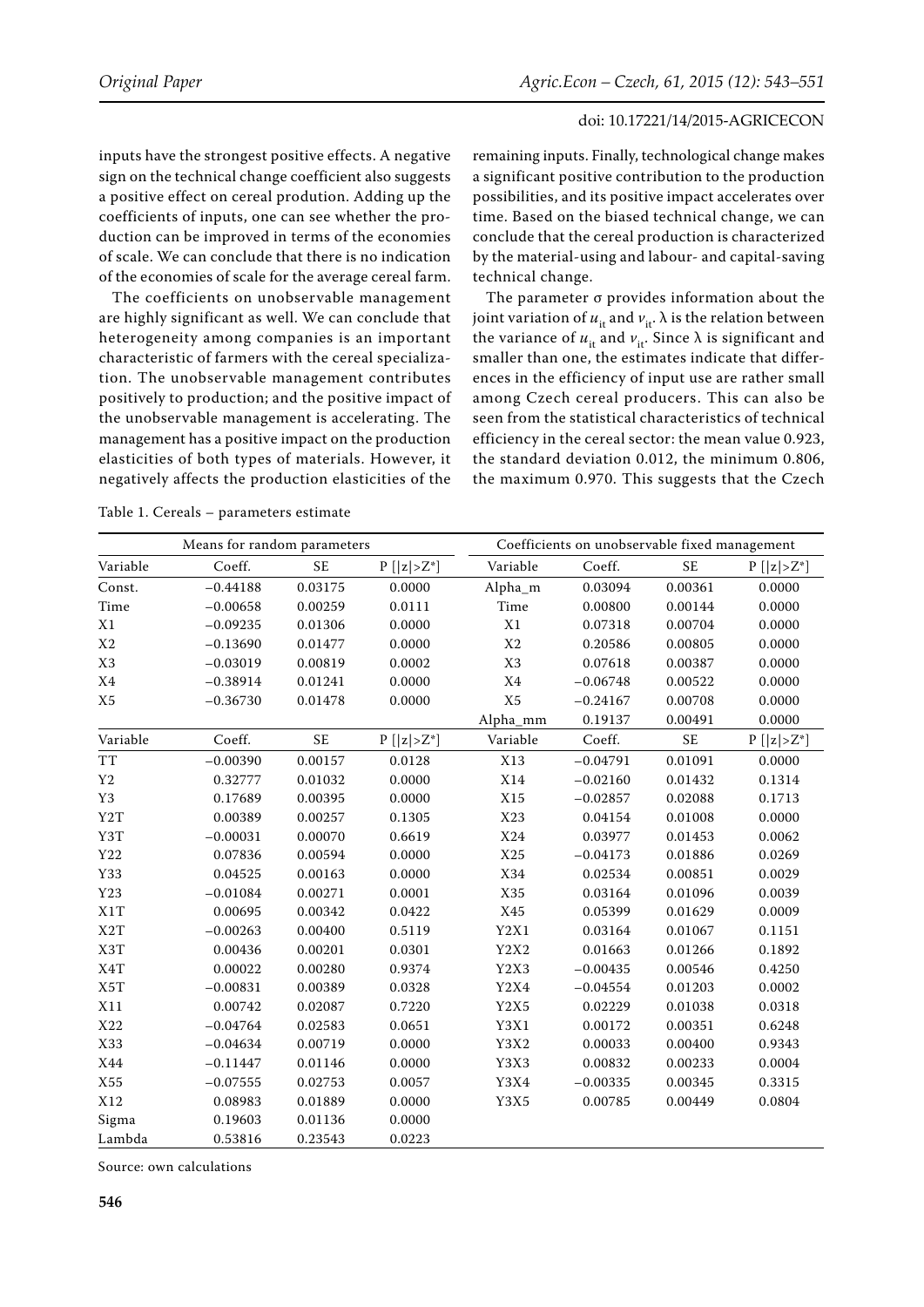

Figure 1. Development of TFP and its components in the cereals sector

#### Source: Own calculations

cereal producers highly exploit their production possibilities.

The Total Factor Productivity (TFP) (Figure 1) stagnated in the years 2004–2008, then it experienced a significant improvement after 2008.

The increase was predominantly influenced by the technical change (TCH) component. That is, the technological progress seems to be a significant source of growth in the cereals sector. We can presume that the technical change was speeded up by the increase in subsidies. Moreover, we can presume that the technological improvements resulting in lower average costs were the reaction on the unstable market environment and significant price fluctuations in the past period. That is, the technological progress lead to a higher competitiveness of the Czech producers. Furthermore, we can observe that the management (heterogeneity effect) had a positive effect in the years 2004, 2005, 2007 and technical efficiency had a positive effect in the years 2005, 2007 and 2010. It was predominantly in the years with a record harvests or in the following years, respectively. On the other hand, the effect of the management and technical efficiency was negative in the year 2008. This was the result of bad weather conditions and the subsequent poor harvest in the year 2007, and in spite of the fact that cereal producers saw a record-breaking harvest in the year 2008; however, this harvest did have a positive effect on the output in the following year (with respect to the market realisation). Finally, the scale effect contributed negatively in the period 2004–2008. This suggests that firms did not produce at the optimal scale. However, the negative effect was not large. The production was improved in terms of the economies of scale since 2009. This can be connected with the technological change which shifted

up the production frontier. Moreover, it can be the result of the commodity structure changes. The analysed period can be characterized by a slightly increase of the winter wheat in the structure of cereals. We can conclude that the competitiveness of cereal producers has increased since 2009 and has been significantly determined by the technical change, supported by subsidies. In this point of view, we can recommend targeting the agriculture support to the modernization and innovation in the cereals sector.

The results of parameter estimates of the multiple output distance function for the dairy production are presented in Table 2.

From the statistical point of view, almost all estimated parameters are significant at the 1% significance level. The estimated parameters also fulfilled the theoretical properties of the output distance functions – the monotonicity of outputs and inputs and convexity in inputs.

The farms specialized in dairy production are also characterized by a high share of the plant production. This could be related to the diversification of their production in an effort to minimize the production risk or with the production of their own feed in an effort to minimize costs. All the analysed inputs positively affect dairy prodution. Material has the strongest impact (similarly to the cereal production). Moreover, we estimated that land has a strong effect and capital has a very low impact. This could be the result of the capital market imperfections and/ or the farmer specialization (extensive vs. intensive breeding). Moreover, we can conclude that farms specialized in the dairy production are characterized by decreasing returns to scale.

Similarly to the cereal production, the unobservable management contributes positively to production, and the positive impact of the unobservable management is accelerating over the time. The technological change has a significant positive impact on the production possibilities, and the parameter  $\beta_{TT}$  is not significant. Moreover, the dairy production is characterized by the labour-saving and land-using technical change. Finally, the parameter  $\lambda$  is significantly higher than one. That is, the estimates indicate that the efficiency differences among dairy producers are important reasons for variations in the production. These differences are apparent from the basic statistical characteristics of technical efficiency in the dairy sector: the mean value 0.921, the standard deviation 0.035, the minimum 0.665, the maximum 0.978. In other words, the majority of dairy produc-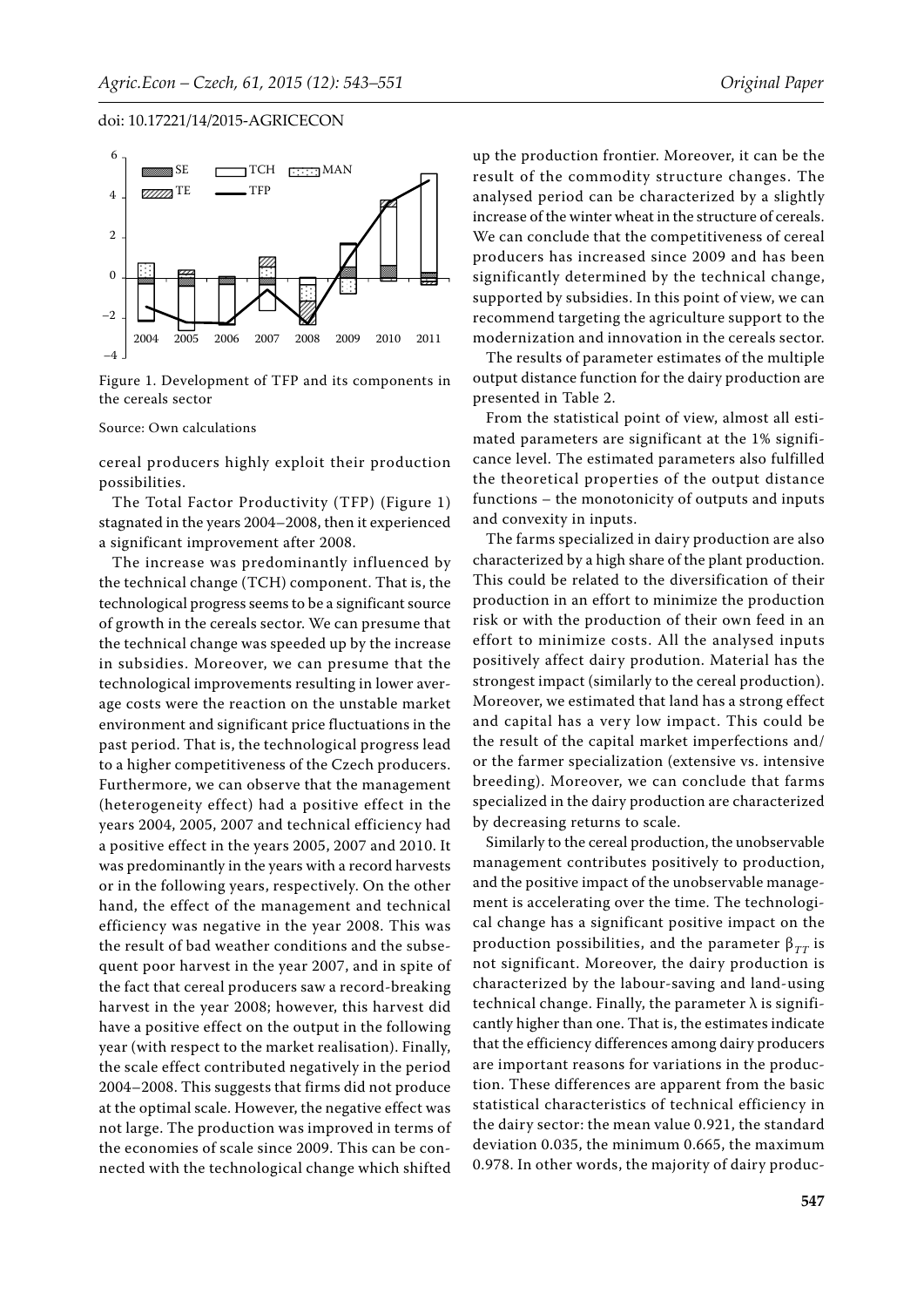| Means for random parameters |            |           |                | Coefficients on unobservable fixed management |            |           |                |
|-----------------------------|------------|-----------|----------------|-----------------------------------------------|------------|-----------|----------------|
| Variable                    | Coeff.     | <b>SE</b> | $P[ z  > Z^*]$ | Variable                                      | Coeff.     | <b>SE</b> | $P[ z  > Z^*]$ |
| Const.                      | $-0.13204$ | 0.00865   | 0.0000         | Alpha_m                                       | 0.21931    | 0.00361   | 0.0000         |
| Time                        | $-0.02414$ | 0.00126   | 0.0000         | Time                                          | 0.00998    | 0.00167   | 0.0000         |
| X1                          | $-0.16483$ | 0.00800   | 0.0000         | X1                                            | $-0.02215$ | 0.01008   | 0.0281         |
| X <sub>2</sub>              | $-0.27093$ | 0.01182   | 0.0000         | X <sub>2</sub>                                | 0.09434    | 0.01314   | 0.0000         |
| X3                          | $-0.01704$ | 0.00605   | 0.0049         | X3                                            | $-0.02506$ | 0.00631   | 0.0001         |
| X4                          | $-0.26162$ | 0.00773   | 0.0000         | X4                                            | $-0.05525$ | 0.00802   | 0.0000         |
| X <sub>5</sub>              | $-0.29573$ | 0.01085   | 0.0000         | X <sub>5</sub>                                | $-0.01683$ | 0.01252   | 0.1788         |
|                             |            |           |                | Alpha_mm                                      | 0.03322    | 0.00627   | 0.0000         |
| Variable                    | Coeff.     | <b>SE</b> | $P[ z  > Z^*]$ | Variable                                      | Coeff.     | <b>SE</b> | $P[ z  > Z^*]$ |
| <b>TT</b>                   | $-0.00083$ | 0.00121   | 0.4945         | X13                                           | $-0.03860$ | 0.01232   | 0.0017         |
| Y2                          | 0.08856    | 0.00371   | 0.0000         | X14                                           | 0.05652    | 0.01768   | 0.0014         |
| Y3                          | 0.43992    | 0.00522   | 0.0000         | X15                                           | $-0.02647$ | 0.02558   | 0.3009         |
| Y <sub>2</sub> T            | $-0.00418$ | 0.00163   | 0.0102         | X23                                           | 0.06000    | 0.01648   | 0.0003         |
| Y3T                         | 0.00991    | 0.00204   | 0.0000         | X24                                           | 0.12034    | 0.02535   | 0.0000         |
| Y22                         | 0.01490    | 0.00183   | 0.0000         | X25                                           | 0.02168    | 0.03304   | 0.5117         |
| Y33                         | 0.13355    | 0.01121   | 0.0000         | X34                                           | $-0.03012$ | 0.01430   | 0.0353         |
| Y23                         | 0.00120    | 0.00573   | 0.8348         | X35                                           | $-0.00159$ | 0.01790   | 0.9291         |
| X1T                         | 0.01142    | 0.00302   | 0.0002         | X45                                           | 0.08841    | 0.02459   | 0.0003         |
| X <sub>2</sub> T            | $-0.01559$ | 0.00470   | 0.0009         | Y2X1                                          | $-0.00964$ | 0.01013   | 0.3412         |
| X3T                         | 0.00239    | 0.00240   | 0.3194         | Y <sub>2</sub> X <sub>2</sub>                 | $-0.01175$ | 0.01114   | 0.2915         |
| X4T                         | 0.00077    | 0.00305   | 0.8018         | Y <sub>2</sub> X <sub>3</sub>                 | 0.01626    | 0.00676   | 0.0162         |
| X5T                         | 0.00266    | 0.00442   | 0.5473         | Y2X4                                          | 0.02128    | 0.00975   | 0.0291         |
| X11                         | 0.04038    | 0.02730   | 0.1390         | Y2X5                                          | $-0.01775$ | 0.01076   | 0.0992         |
| X22                         | $-0.09408$ | 0.03237   | 0.0037         | Y3X1                                          | 0.03944    | 0.01181   | 0.0008         |
| X33                         | 0.00734    | 0.01192   | 0.5384         | Y3X2                                          | 0.01174    | 0.01464   | 0.4224         |
| X44                         | $-0.23469$ | 0.02695   | 0.0000         | Y3X3                                          | $-0.05834$ | 0.00791   | 0.0000         |
| X55                         | $-0.13311$ | 0.04524   | 0.0033         | Y3X4                                          | $-0.01830$ | 0.01427   | 0.1997         |
| X12                         | $-0.04914$ | 0.02471   | 0.0468         | Y3X5                                          | $-0.00802$ | 0.01385   | 0.5626         |
| Sigma                       | 0.13270    | 0.00434   | 0.0000         |                                               |            |           |                |
| Lambda                      | 1.29912    | 0.14567   | 0.0000         |                                               |            |           |                |

#### Table 2. Dairy – parameters estimate

Source: own calculations



Figure 2. Development of TFP and its components in the dairy sector

Source: Own calculations

ers are highly technically efficient. However, there are also producers with a low technical efficiency.

Figure 2 provides the development of the TFP in the dairy sector. Similarly to the cereals sector, the TFP experienced a positive trend, with the difference that the TFP constantly increased in the period under consideration. The trend of the TFP development was mainly influenced by the TCH component. However, the technical change significantly contributed to the TFP increase over the analysed period. Technological improvements seem to be a result of the agricultural policy changes (the Common Market Organization, milk quotas, the Rural Development Programme). That is, the dairy sector was strongly affected by the Common Agricultural Policy. Moreover, the technical change in the dairy sector is also connected with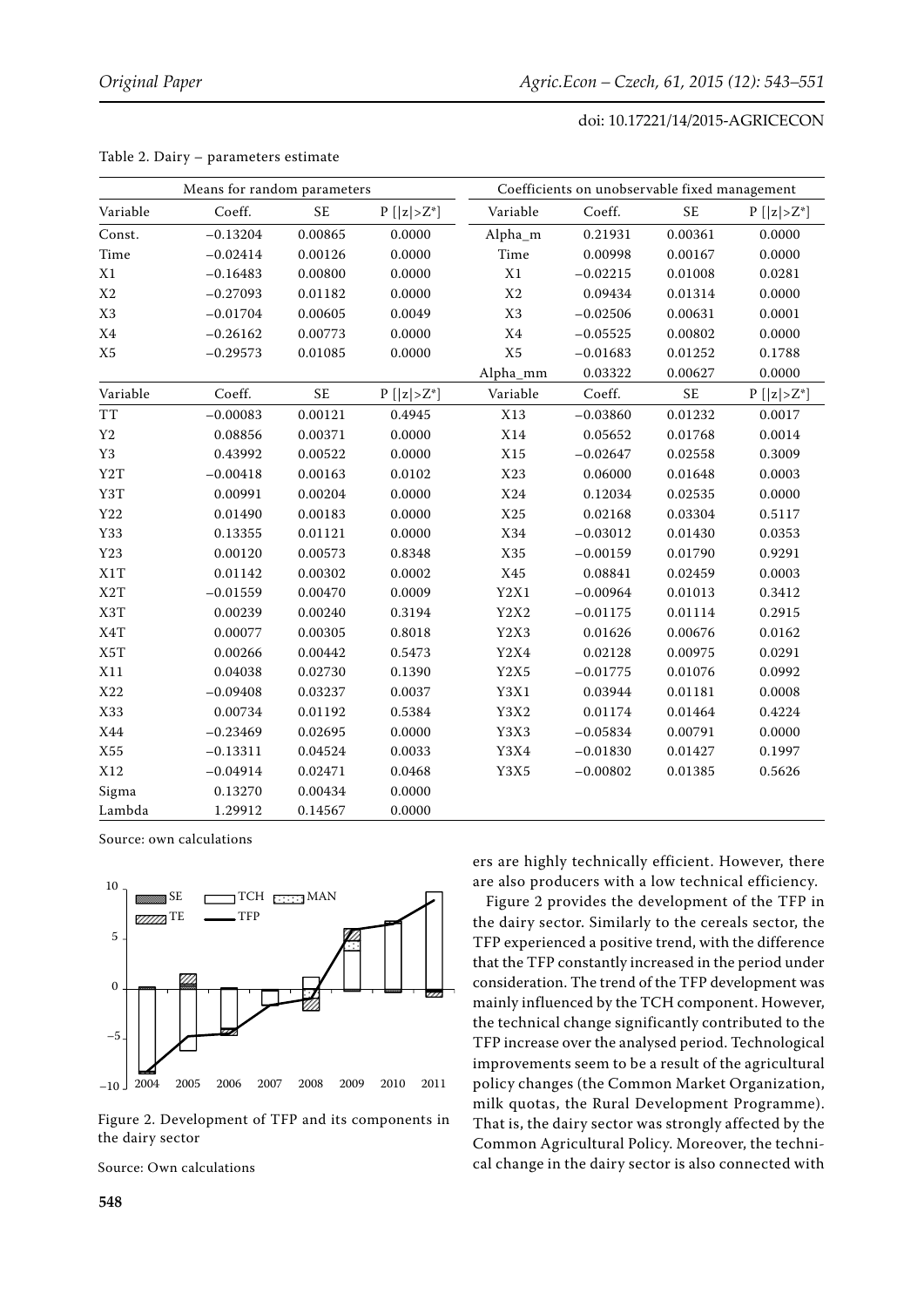the changes in the production structure towards the free stabling or pasture breeding which are laboursaving and land-using.

The scale component had a negative impact, since milk producers did not operate on the optimal scale. This can be the result of structural changes faced by the Czech dairy sector. The background to the mentioned changes can be seen in the overproduction and the strong market power of milk business chains (Gebeltová 2012). This resulted in a decrease in the number of cows, a higher concentration of dairy cows and an increase in milk yields.

On the other hand, the best-practise farms used the opportunity to finance their modernization through subsidies. Dairy producers received preferences in the modernisation programmes (Bošková and Ratinger 2013), and the innovation became a key tool for improving competitiveness (Krause 2012) in the dairy sector as well.

Table 3 presents the results of the multiple output distance function estimate for the pork production. As in the case of the cereal and dairy production, the majority of parameters is statistically significant even at the 1% level. The parameters on other animal production  $(y_2)$  and plant production  $(y_3)$  indicate that pork producers also diversified into other types of production, especially the plant production. However, there is also a high proportion of other animal production. Similarly to previous specializations, the inputs satisfy the monotonicity assumption, and material inputs have the strongest effect on production. As in the case of cereal production, there is no indication of the economies of scale for the average pork farm in the Czech Republic.

Means for random parameters Coefficients on unobservable fixed management Variable Coeff. SE  $P [|z| > Z^*]$  Variable Coeff. SE  $P [|z| > Z^*]$ Const. –0.27497 0.01526 0.0000 Alpha\_m –0.06208 0.00270 0.0000 Time –0.00564 0.00134 0.0000 Time –0.02746 0.00122 0.0000 X1 –0.12826 0.00666 0.0000 X1 0.03127 0.00634 0.0000 X2 –0.06892 0.00854 0.0000 X2 –0.12350 0.00632 0.0000 X3 –0.03267 0.00597 0.0000 X3 0.02210 0.00424 0.0000 X4 –0.25086 0.00433 0.0000 X4 –0.03227 0.00194 0.0000 X5 –0.53401 0.01006 0.0000 X5 0.07752 0.00860 0.0000 Alpha\_mm 0.26397 0.00483 0.0000 Variable Coeff. SE  $P [|z| > Z^*]$  Variable Coeff. SE  $P [|z| > Z^*]$ TT –0.01195 0.00122 0.0000 X13 –0.05437 0.00994 0.0000 Y2 0.23696 0.00265 0.0000 X14 –0.03058 0.00957 0.0014 Y3 0.48171 0.00406 0.0000 X15 –0.08369 0.02106 0.0001 Y2T –0.01034 0.00094 0.0000 X23 0.06947 0.01280 0.0000 Y3T 0.00217 0.00153 0.1562 X24 0.03476 0.00945 0.0002 Y22 0.05027 0.00111 0.0000 X25 –0.09837 0.02451 0.0001 Y33 0.09978 0.00348 0.0000 X34 –0.04981 0.00709 0.0000 Y23 –0.03966 0.00154 0.0000 X35 0.08858 0.01424 0.0000 X1T 0.00339 0.00287 0.2377 X45 0.14419 0.01188 0.0000 X2T –0.01502 0.00328 0.0000 Y2X1 0.01178 0.00332 0.0004 X3T –0.00676 0.00240 0.0048 Y2X2 0.02216 0.00398 0.0000 X4T –0.01088 0.00190 0.0000 Y2X3 –0.01275 0.00261 0.0000 X5T 0.03173 0.00440 0.0000 Y2X4 –0.01535 0.00224 0.0000 X11 0.14594 0.01723 0.0000 Y2X5 0.01835 0.00521 0.0004 X22 0.00641 0.01515 0.6725 Y3X1 –0.03820 0.00731 0.0000 X33 –0.06147 0.00873 0.0000 Y3X2 0.01047 0.00701 0.1352 X44 –0.05325 0.00341 0.0000 Y3X3 –0.05168 0.00543 0.0000 X55 –0.11302 0.04050 0.0053 Y3X4 0.01727 0.00278 0.0000 X12 0.01132 0.01533 0.4602 Y3X5 0.07291 0.00940 0.0000 Sigma 0.13912 0.00676 0.0000 Lambda 0.70694 0.18458 0.0001

Table 3. Pork – parameters estimate

Source: own calculations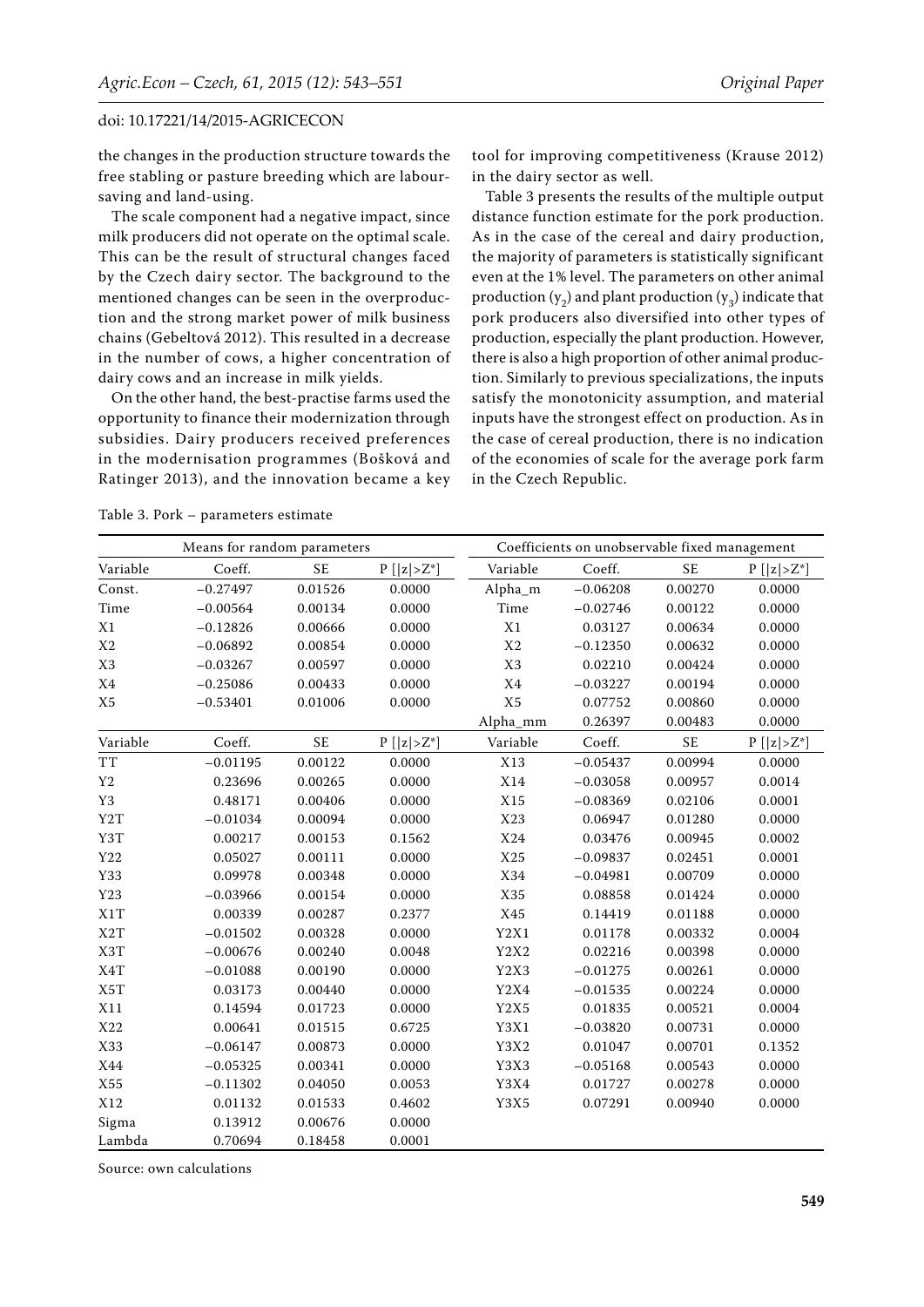The unobservable management contributed negatively to production; however, the negative impact of the unobservable management has been decelerating. Technological change made a significant positive contribution to the production possibilities, and this positive impact was accelerating over time. The biased technological change was land- and capital using. For the material inputs, we estimated that the specific material using and other material saving biased technological change.

Finally, the parameter  $\lambda$  is significantly less than one. That is, the estimates indicate that the differences in the efficiency of the input use are rather small among Czech pork producers. The basic statistics of technical efficiency in the pork sector are as follows: the mean value 0.925, the standard deviation 0.029, the minimum 0.718, the maximum 0.977.

The TFP in the pork sector changed over the period 2004–2011. The primary decrease was replaced by an increase in the year 2008. This development reflected the trend of the TCH component, which can be characterized by a significant increase beginning in 2007. On the other hand, the management component (MAN) has negatively affected the TFP since 2008. The scale component (SE) had a marginal effect on the TFP changes. This shows that pork producers have the optimal size of production, at least from the static point of view.

The situation in the pork sector was the most problematic from the analysed sectors. The producers had to face high investment requirements in an effort to fulfil the veterinary, sanitary and other regulations after the Czech Republic accession to the EU. However, these investments were not supported by the agricultural policy measures. Moreover, the pro-



Figure 3. Development of TFP and its components in the pork sector

Source: Own calculations

ducers faced the increase in the feed prices, the low and highly volatile realization price, the decrease of the domestic pork demand and the increase of the imported pork volume. This led to an unsustainable economic situation of pork producers and abolishing of their business. The mentioned situation seems to be significantly influenced by the Rural Development Programme which started in 2007 and pork producers received preferences in modernisation programmes. This contributed to a catching up effect in 2009 and 2010 and a strong technological progress in 2010 and 2011.

As far as the productivity development is concerned, we can conclude that in the terms of productivity, pork producers improved their competitiveness over the last four years, and this was especially driven by technological improvements.

### **CONCLUSION**

The results show that we can observe a positive trend in the TFP for all sectors, determined mainly by the technical change. Specifically, in the cereal sector, the technological progress, which seems to be a significant source of growth, was supported by an increasing level of direct payments. On the other hand, bad weather conditions resulted in a negative impact on the technical efficiency, especially in the year 2007. The dairy sector faced many market problems in the initial analysed years, and dairy producers did not operate at the optimal scale. The productivity in the dairy sector has significantly increased since 2008. Pork producers also improved their competitiveness over the last four years, and this was especially driven by technological improvements. We can presume that in both sectors, the technological improvements were positively influenced by the national subsidies.

The development of the TFP shows that there was a gap in the TFP growth between 2004 and 2008, which could have been due to the fact that the amount of direct payments was lower than in the older member states until 2008. Since 2008, when the gap between direct payments in the old and new member states began to significantly decrease, the TFP has increased in all analysed sectors, and the TCH as well as the TE follow almost the same pattern in all sectors. So we can conclude that the subsidies (direct payments) have a positive effect on the TFP development.

From the character of the Common Agricultural Policy, we can assume that subsidies under the first